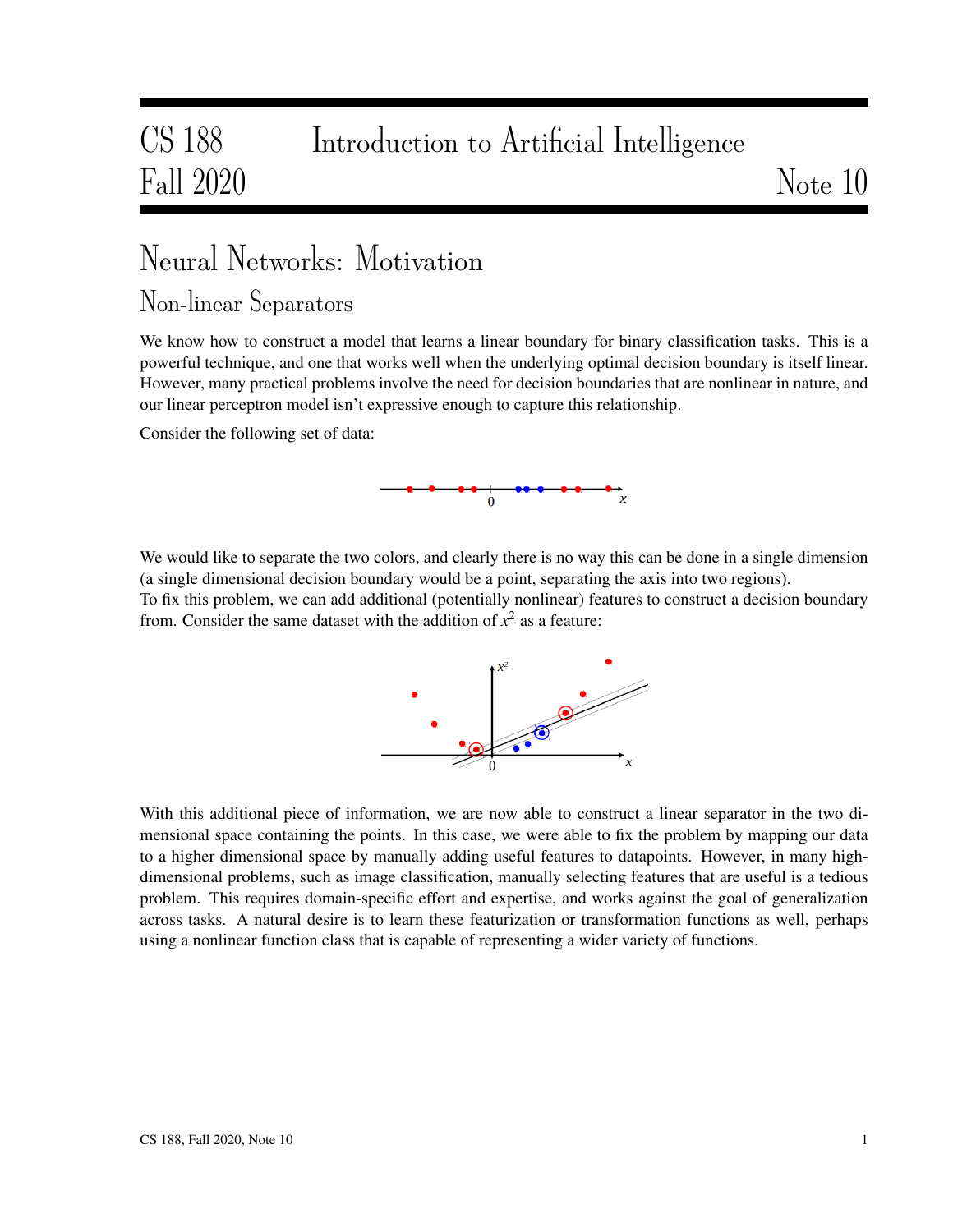## Multi-layer Perceptron

Let's examine how we can derive a more complex function from our original perceptron architecture. Consider the following setup, a two-layer perceptron, which is a perceptron that takes as input the outputs of another perceptron.



In fact, we can generalize this to an N-layer perceptron:



With this additional structure and weights, we can express a much wider set of functions.

By increasing the complexity of our model, we in turn greatly increase its expressive power. Multi-layer perceptrons give us a generic way to represent a much wider set of functions. In fact, a multi-layer perceptron is a universal function approximator and can represent *any* real function, leaving us only with the problem of selecting the best set of weights to parameterize our network. This is formally stated below:

Theorem. (Universal Function Approximators) A two-layer neural network with a sufficient number of neurons can approximate any continuous function to any desired accuracy.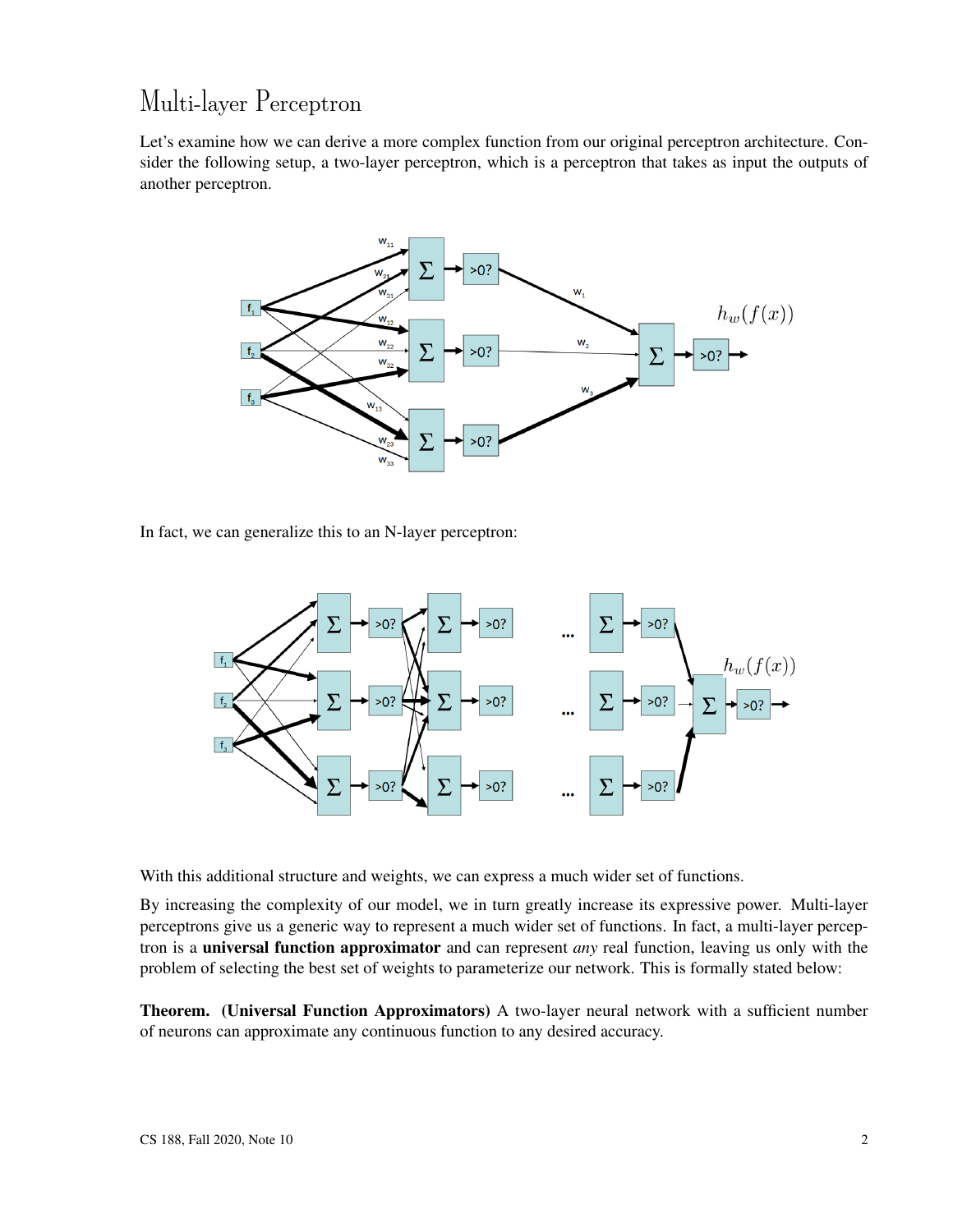#### Measuring Accuracy

The accuracy of the binary perceptron after making *m* predictions can be expressed as:

$$
l^{acc}(\mathbf{w}) = \frac{1}{m} \sum_{i=1}^{m} (\text{sgn}(\mathbf{w} \cdot \mathbf{f}(x^{(i)}))) == y^{(i)})
$$

where  $x^{(i)}$  is datapoint *i*, w is our weight vector, **f** is our function that derives a feature vector from a raw datapoint, and  $y^{(i)}$  is the actual class label of  $x^{(i)}$ . In this context, sgn(x) represents an **indicator function**, which evaluates to 0 when  $x$  is negative, and 1 when  $x$  is positive. Taking this notation into account, we can note that our accuracy function above is equivalent to dividing the total number of *correct* predictions by the raw total number of predictions.

Sometimes, we want an output that is more expressive than a binary label. It then becomes useful to produce a probability for each of the *N* classes we want to classify into, which reflects our a degree of certainty that the datapoint belongs to each of the possible classes. To do so, we transition from storing a single weight vector to storing a weight vector for *each* class *j*, and estimate probabilities with the **softmax function**  $\sigma(x)$ . The softmax function defines the probability of classifying  $x^{(i)}$  to class *j* as:

$$
\sigma(x^{(i)})_j = \frac{e^{f(x^{(i)})^T w_j}}{\sum_{k=1}^N e^{f(x^{(i)})^T w_k}} = P(y^{(i)} = j | x^{(i)})
$$

Given a vector that is output by our function  $f$ , softmax performs normalization to output a probability distribution. To come up with a general loss function for our models, we can use this probability distribution to generate an expression for the likelihood of a set of weights:

$$
\ell(\mathbf{w}) = \prod_{i=1}^m P(\mathbf{y}^{(i)} | \mathbf{x}^{(i)}; \mathbf{w})
$$

This expression denotes the likelihood of a particular set of weights explaining the observed labels and datapoints. We would like to find the set of weights that maximizes this quantity. This is identical to finding the maximum of the log-likelihood expression (since log is an increasing function, the maximizer of one will be the maximizer of the other):

$$
\ell\ell(\mathbf{w}) = \log \prod_{i=1}^{m} P(y^{(i)} | x^{(i)}; \mathbf{w}) = \sum_{i=1}^{m} \log P(y^{(i)} | x^{(i)}; \mathbf{w})
$$

(Depending on the application, the formulation as a sum of log probabilities may be more useful – for example in mini-batched or stochastic gradient descent; see the *Neural Networks: Optimization* section below.) In the case where the log likelihood is differentiable with respect to the weights, we will discuss a simple algorithm to optimize it.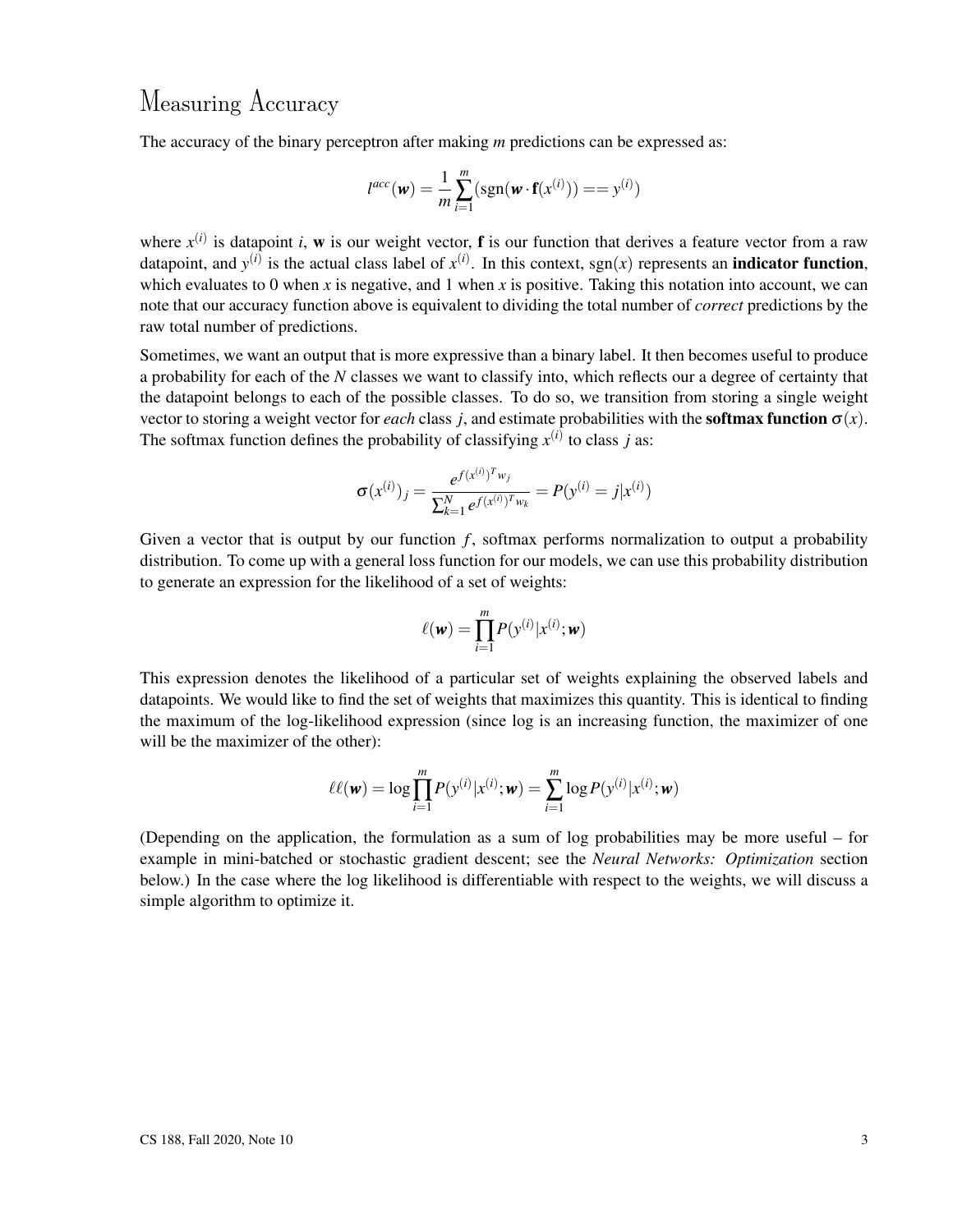#### Multi-layer Feedforward Neural Networks

We now introduce the idea of an (artificial) neural network. This is much like the multi-layer perceptron, however, we choose a different non-linearity to apply after the individual perceptron nodes. Note that it is these added non-linearities that makes the network as a whole non-linear and more expressive (without them, a multi-layer perceptron would simply be a composition of linear functions and hence also linear). In the case of a multi-layer perceptron, we chose a step function:

$$
f(x) = \begin{cases} 1 & \text{if } x \ge 0 \\ -1 & \text{otherwise} \end{cases}
$$

Let's take a look at its graph:



This is difficult to optimize for a number of reasons which will hopefully become clearer when we address gradient descent. Firstly, it is not continuous, and secondly, it has a derivative of zero at all points. Intuitively, this means that we cannot know in which direction to look for a local minima of the function, which makes it difficult to minimize loss in a smooth way.

Instead of using a step function like above, a better solution is to select a continuous function. We have many options for such a function, including the **sigmoid function** (named for the Greek  $\sigma$  or 's' as it looks like an 's') as well as the **rectified linear unit** (ReLU). Let's look at their definitions and graphs below:

−10 −5 0 5 10 0 0.2 0.4 0.6 0.8 1

*Sigmoid*:  $\sigma(x) = \frac{1}{1+e^{-x}}$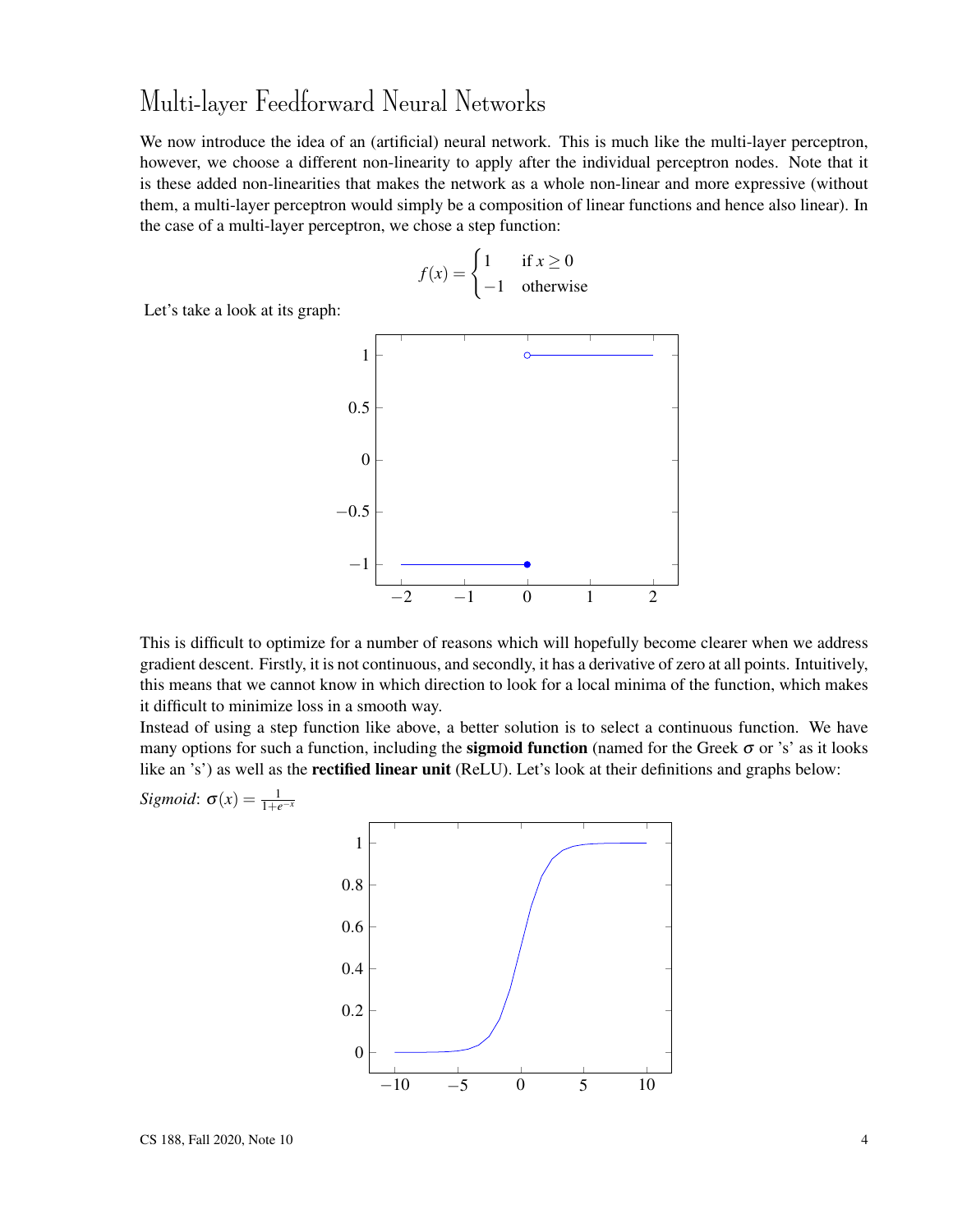

Calculating the output of a multi-layer perceptron is done as before, with the difference that at the output of each layer we now apply one of our new non-linearities (chosen as part of the architecture for the neural network) instead of the initial indicator function. In practice, the choice of nonlinearity is a design choice that typically requires some experimentation to select a good one for each individual use case.

#### Loss Functions and Multivariate Optimization

Now we have a sense of how a feed-forward neural network is constructed and makes its predictions, we would like to develop a way to train it, iteratively improving its accuracy, similarly to how we did in the case of the perceptron. In order to do so, we will need to be able to measure their performance. Returning to our log-likelihood function that we wanted to maximize, we can derive an intuitive algorithm to optimize our weights given that our function is differentiable.

#### Gradient Ascent / Descent

To maximize our log-likelihood function, we differentiate it to obtain a gradient vector consisting of its partial derivatives for each parameter:

$$
\nabla_{w}\ell\ell(\mathbf{w}) = \left[\frac{\partial \ell\ell(\mathbf{w})}{\partial \mathbf{w}_1}, ..., \frac{\partial \ell\ell(\mathbf{w})}{\partial \mathbf{w}_n}\right]
$$

This gradient vector gives the local direction of steepest ascent (or descent if we reverse the vector). **Gradi**ent ascent is a greedy algorithm that calculates this gradient for the current values of the weight parameters, then updates the parameters along the direction of the gradient, scaled by a step size,  $\alpha$ . Specifically the algorithm looks as follows:

Initialize weights *w* For  $i = 0, 1, 2, ...$  $w \leftarrow w + \alpha \nabla_w \ell \ell(w)$ 

If rather than minimizing we instead wanted to minimize a function *f* , the update should subtract the scaled gradient ( $\mathbf{w} \leftarrow \mathbf{w} - \alpha \nabla_{\mathbf{w}} f(\mathbf{w})$ ) – this gives the **gradient descent** algorithm.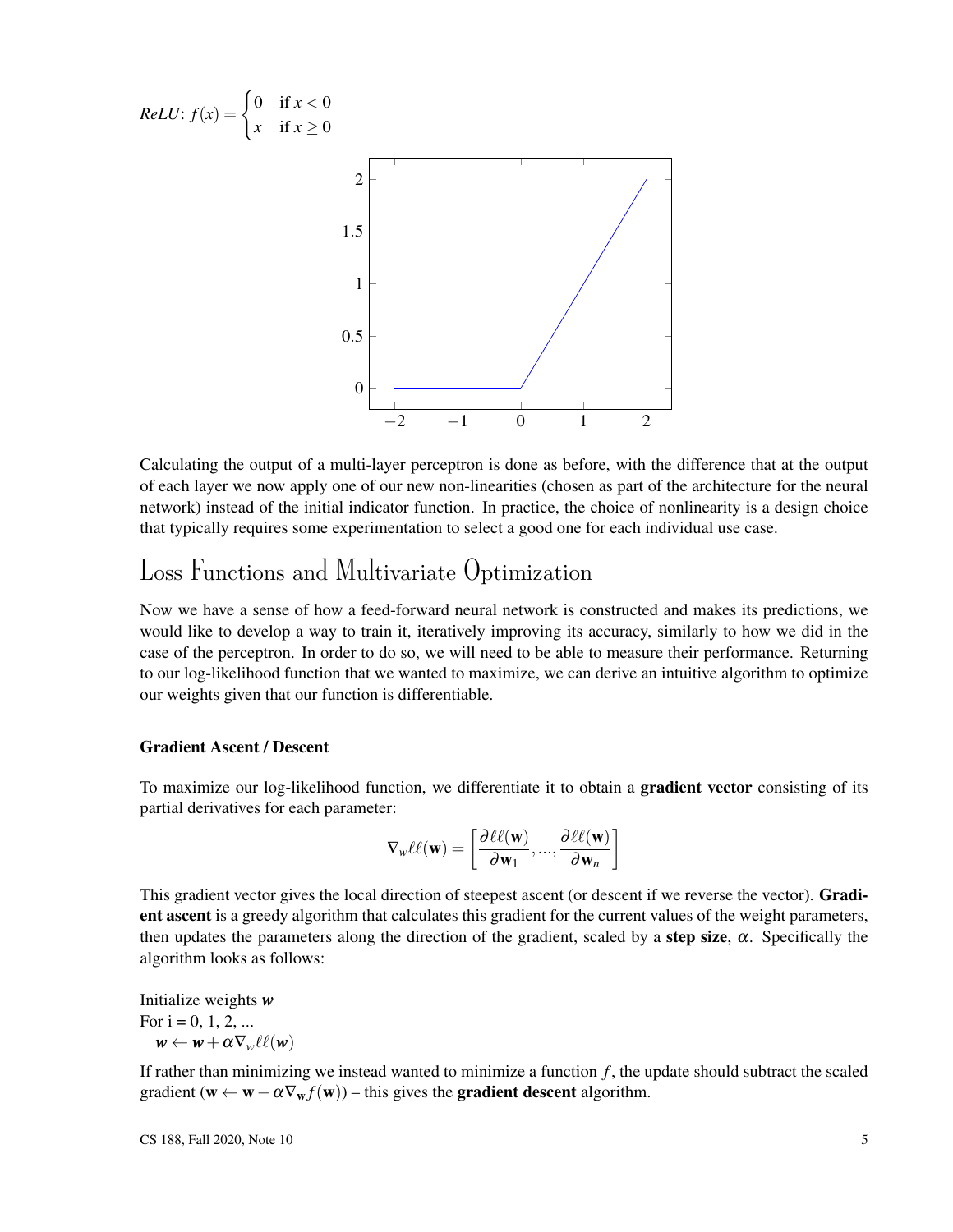## Neural Networks: Optimization

Now that we have a method for computing gradients for all parameters of the network, we can use gradient descent methods to optimize the parameters to get high accuracy on our training data. For example, suppose we have designed some classification network to output probabilities of classes *y* for data points *x*, and have *m* different training datapoints (see the *Measuring Accuracy* section for more on this). Let w be all the parameters of our network. We want to find values for the parameters w that maximize the likelihood of the true class probabilities for our data, so we have the following function to run gradient ascent on:

$$
\ell\ell(\mathbf{w}) = \log \prod_{i=1}^{m} P(y^{(i)} | x^{(i)}; \mathbf{w}) = \sum_{i=1}^{m} \log P(y^{(i)} | x^{(i)}; \mathbf{w})
$$

where  $x^{(1)}, \ldots, x^{(m)}$  are the *m* datapoints in our training set.

One way to try to minimize the negative of log likelihood is, at each iteration of gradient descent, to use all the data points  $x^{(1)},...,x^{(m)}$  to compute gradients for the parameters w, update the parameters, and repeat until the parameters converge (at which point we've reached a local minimum of the function).

This technique, known as **batch gradient descent**, is rarely done in practice, since datasets are typically large enough that computing gradients for this full likelihood function will be very slow. Instead, we'll typically use mini-batching. Mini-batching rotates through randomly sampled batches of *k* data points at a time, taking one batch for each step of gradient descent and computing gradients of the loss function using only that batch (so that the sum above is over the *k* datapoints in the batch, rather than all *m* datapoints in the training set). This allows us to compute each gradient update much more quickly, and often still makes fast progress toward the minimum of the function. The limit where the batch size  $k = 1$  is known as stochastic gradient descent (SGD). In SGD, we randomly sample a single example from the training dataset at each step of gradient descent, compute parameter gradients using the network's loss on that single example, update the parameters, and repeat (sampling another example from the training set).

Neural networks are powerful (and universal!) function approximators, but can be difficult to design and train. There's a lot of ongoing research in deep learning focusing on various aspects of neural network design such as :

- 1. *Network Architectures* designing a network (choosing activation functions, number of layers, etc.) that's a good fit for a particular problem
- 2. *Learning Algorithms* how to find parameters that achieve a low value of the loss function, a difficult problem since gradient descent is a greedy algorithm and neural nets can have many local optima
- 3. *Generalization and Transfer Learning* since neural nets have many parameters, it's often easy to overfit training data - how do you guarantee that they also have low loss on testing data you haven't seen before?

## Neural Networks: Backpropagation

To efficiently calculate the gradients for each parameter in a neural network, we will use an algorithm known as **backpropagation**. Backpropagation represents the neural network as a dependency graph of operators and operands, called a computational graph, such as the one shown below:

The graph structure allows us to efficiently compute both the network's error (loss) on input data, as well as the gradients of each parameter with respect to the loss. These gradients can be used in gradient descent to adjust the network's parameters and minimize the loss on the training data.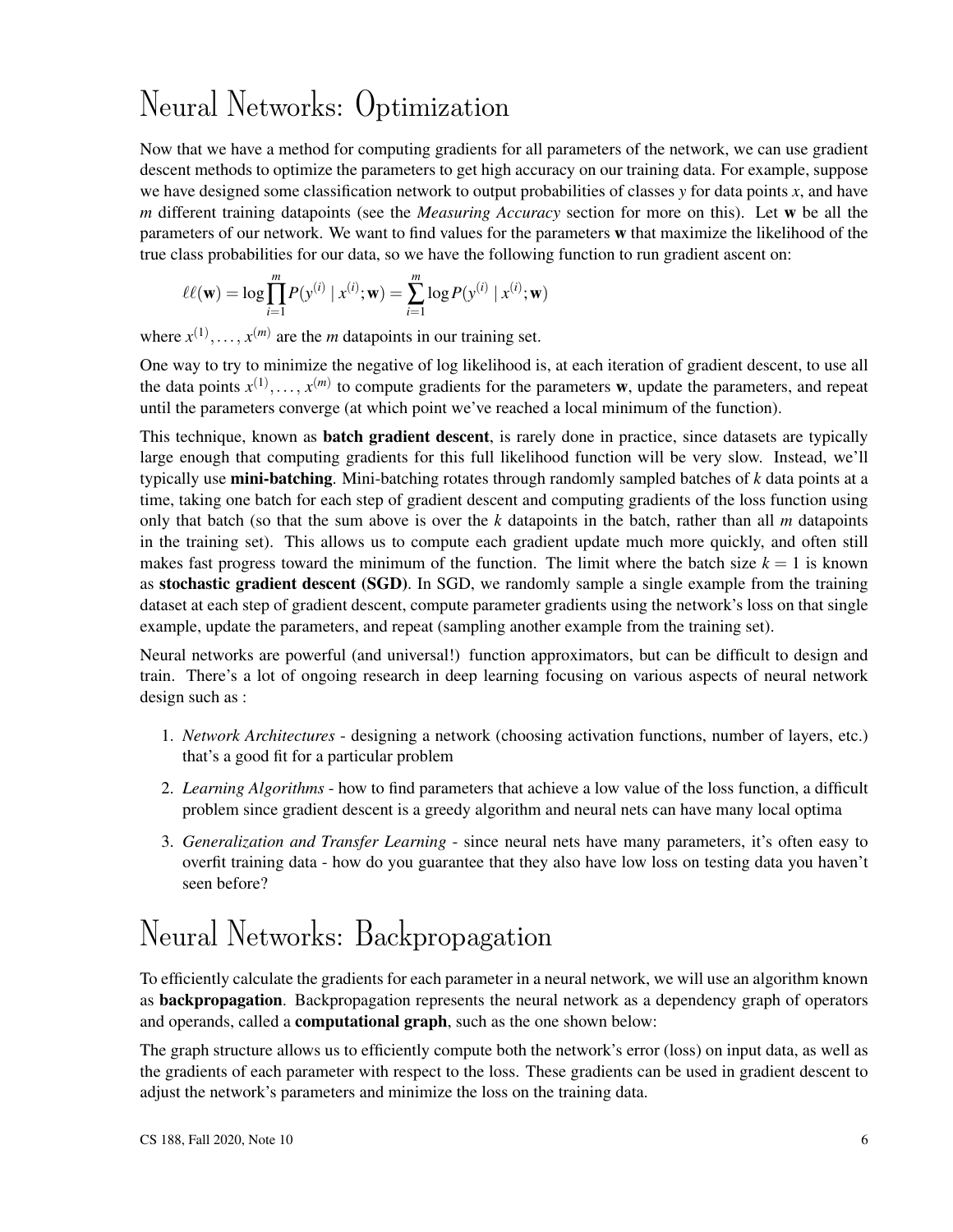

### The Chain Rule

The chain rule is the fundamental rule from calculus which both motivates the usage of computation graphs and allows for a computationally feasible backpropagation algorithm. Mathematically, it states that for a variable *z* which is a function of *n* variables  $x_1, \ldots, x_n$  and each  $x_i$  is a function of *m* variables  $t_1, \ldots, t_m$ , then we can compute the derivative of  $z$  with respect to any  $t_i$  as follows:

$$
\frac{\partial f}{\partial t_i} = \frac{\partial f}{x_1} \cdot \frac{\partial x_1}{\partial t_i} + \frac{\partial f}{x_2} \cdot \frac{\partial x_2}{\partial t_i} + \ldots + \frac{\partial f}{x_n} \cdot \frac{\partial x_n}{\partial t_i}
$$

In the context of computation graphs, this means that to compute the gradient of a given node  $t_i$  with respect to the output *z*, we take a sum of children( $t_i$ ) terms.

#### The Backpropagation Algorithm



Figure 1: A computation graph for computing  $(x + y) * z$  with the values  $x = 2$ ,  $y = 3$ ,  $z = 4$ .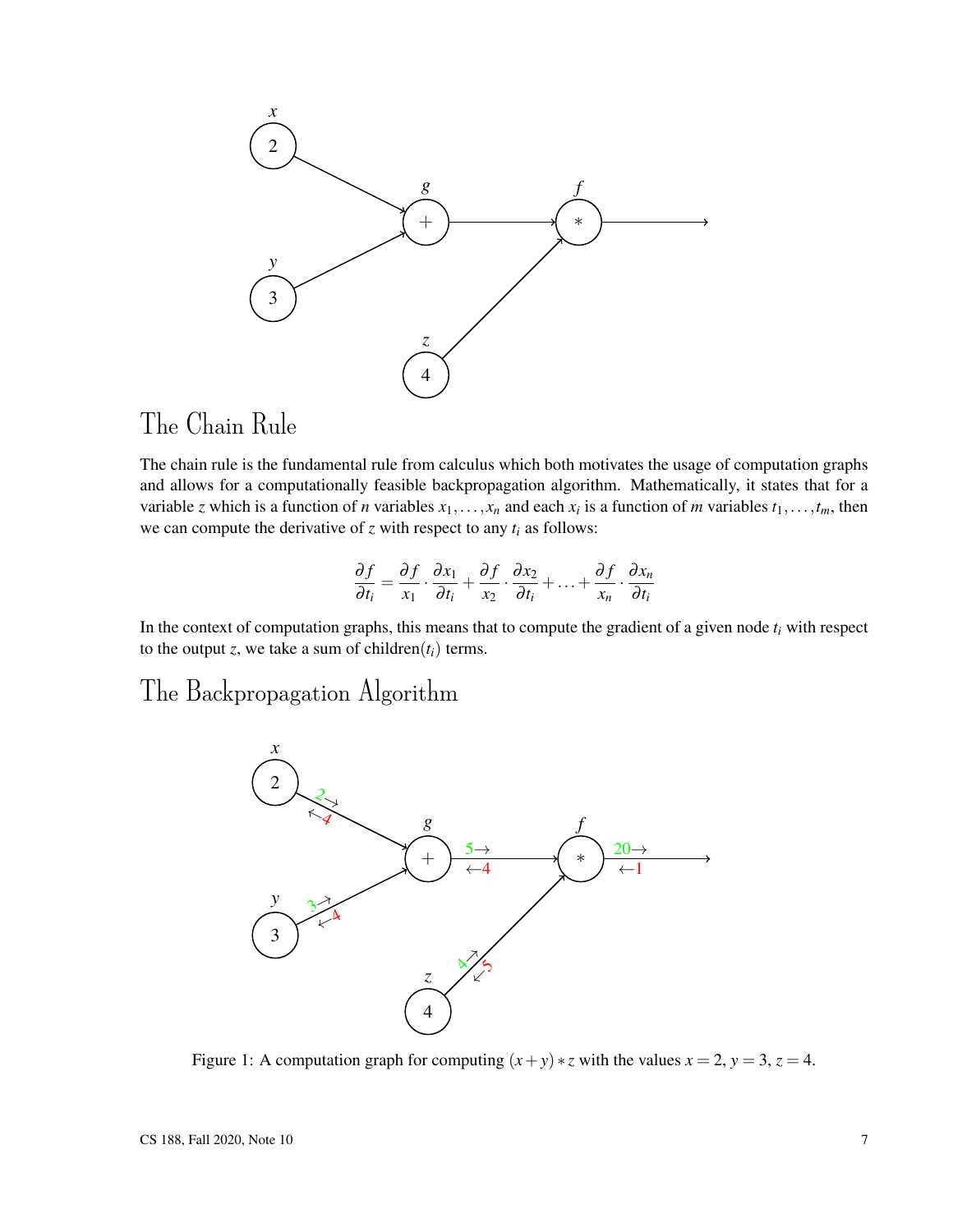Figure 1 shows an example computation graph for computing  $(x+y) * z$  with the values  $x = 2$ ,  $y = 3$ ,  $z = 4$ . We will write  $g = x + y$  and  $f = g * z$ . Values in green are the outputs of each node, which we compute in the **forward pass**, where we apply each node's operation to its input values coming from its parent nodes.

Values in red after each node give gradients of the function computed by the graph, which are computed in the backward pass: the value after each node is the partial derivative of the last node *f* value with respect to the variable at that node. For example, the red value 4 after *g* is  $\frac{\partial f}{\partial g}$ , and the red value 4 after *x* is  $\frac{\partial f}{\partial x}$ . In our simple example, *f* is just a multiplication node which outputs the product of its two input operands, but in a real neural network the final node will usually compute the loss value that we are trying to minimize.

The backward pass computes gradients by starting at the final node (which has a gradient of 1 since  $\frac{\partial f}{\partial f} = 1$ ) and passing and updating gradients backward through the graph. Intuitively, each node's gradient measures how much a change in that node's value contributes to a change in the final node's value. This will be the product of how much the node contributes to a change in its child node, with how much the child node contributes to a change in the final node. Each node receives and combines gradients from its children, updates this combined gradient based on the node's inputs and the node's operation, and then passes the updated gradient backward to its parents. Computation graphs are a great way to visualize repeated application of the chain rule from calculus, as this process is required for backpropagation in neural networks.

Our goal during backpropagation is to determine the gradient of output with respect to each of the inputs. As you can see in Figure 1, in this case we want to compute the gradients  $\frac{\partial f}{\partial x}$ ,  $\frac{\partial f}{\partial y}$  $\frac{\partial f}{\partial y}$ , and  $\frac{\partial f}{\partial z}$ :

- 1. Since *f* is our final node, it has gradient  $\frac{\partial f}{\partial f} = 1$ . Then we compute the gradients for its children, *g* and *z*. We have  $\frac{\partial f}{\partial g} = \frac{\partial}{\partial g} (g \cdot z) = z = 4$ , and  $\frac{\partial f}{\partial z} = \frac{\partial}{\partial z} (g \cdot z) = g = 5$ .
- 2. Now we can move on upstream to compute the gradients of *x* and *y*. For these, we'll use the chain rule and reuse the gradient we just computed for *g*,  $\frac{\partial f}{\partial q}$ ∂*g* .
- 3. For *x*, we have  $\frac{\partial f}{\partial x} = \frac{\partial f}{\partial g}$ ∂*g* ∂*g*  $\frac{\partial g}{\partial x}$  by the chain rule – the product of the gradient coming from *g* with the partial derivative for *x* at this node. We have  $\frac{\partial g}{\partial x} = \frac{\partial}{\partial x}(x+y) = \frac{\partial}{\partial x}x + \frac{\partial}{\partial x}y = 1+0$ , so  $\frac{\partial f}{\partial x} = 4 \cdot 1 = 4$ . Intuitively, the amount that a change in *x* contributes to a change in *f* is the product of the amount that a change in *g* contributes to a change in *f* , with the amount that a change in *x* contributes to one in *g*.
- 4. The process for computing the gradient of the output with respect to *y* is almost identical. For *y* we have  $\frac{\partial f}{\partial y} = \frac{\partial f}{\partial g}$ ∂*g* ∂*g*  $\frac{\partial g}{\partial y}$  by the chain rule – the product of the gradient coming from *g* with the partial derivative for *y* at this node. We have  $\frac{\partial g}{\partial y} = \frac{\partial}{\partial y}(x+y) = \frac{\partial}{\partial y}x + \frac{\partial}{\partial y}y = 0 + 1$ , so  $\frac{\partial f}{\partial y} = 4 \cdot 1 = 4$ .

Since the backward pass step for a node in general depends on the node's inputs (which are computed in the forward pass), and gradients computed "downstream" of the current node by the node's children (computed earlier in the backward pass), we cache all of these values in the graph for efficiency. Taken together, the forward and backward pass over the graph make up the backpropagation algorithm.